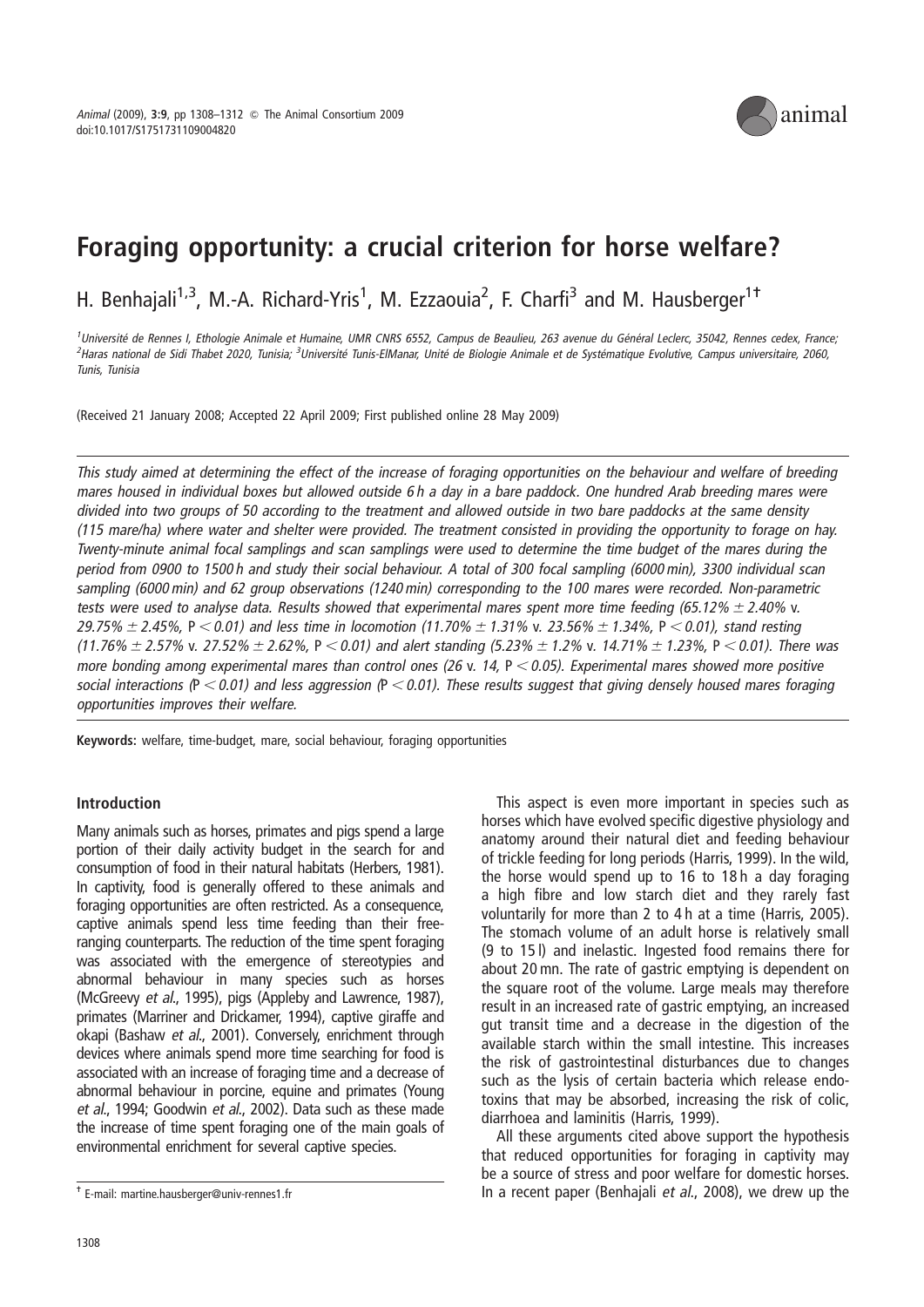behavioural repertoire and time budget of a dense group of Arab breeding mares (200 mares/ha) housed in individual boxes but allowed outside 6 h a day in a bare paddock where water and shelter were available. The study showed that in potentially inappropriate conditions of extreme social density and lack of foraging opportunities, the behavioural repertoire, the time budget and the social behaviour of the mares might be affected suggesting a state of a poor welfare. Here we test the possibility that these aspects can be improved by the increase of foraging opportunities.

## Material and methods

### Animals and study site

The experiment was conducted between the 1st April and 11th June 2006 at the national breeding facility of Sidi Thabet, located 20 km from Tunis, Tunisia. Mares are brought to this facility every year in order to be bred with the stallions housed there. They were housed in individual boxes at night where they received barley grain (4 kg per day) and hay (10 kg per day) every morning and evening (or evening only, see further). They were released every day from 0900 to 1500 h in a paddock where free access to water and limited shelter (five trees) were provided. No food was available then, but some freshly cut grass was left on the ground around 1400 h every day. It was generally entirely consumed by the mares in the following hour. Temperatures ranged from  $7^{\circ}$ C to  $40^{\circ}$ C during the experiment.

We used 100 purebred Arab mares, aged 4 to 21 years  $(\bar{x} = 8.49 \pm 4.96)$  among which 29 were maiden (had never been bred before) and the rest were barren (were not pregnant the previous season). They had been present at the stud for 1 week at least and 3 weeks at most. They were housed all the time in individual boxes before the experiment. None had been bred for the ongoing season on 1st April 2006. A plastic name tag attached to a collar was used for the identification of each mare.

#### Experimental procedure

The 100 mares were randomly divided into two groups:

- In the experimental group ( $N = 50$ ), 50 haynets were hung in the paddock and filled with 5 kg of hay every morning before the arrival of the mares. Haynets were placed 3 m apart.
- In the control group ( $N = 50$ ), no hay was provided in the paddock.

Some horses were familiar to each other before coming in these groups (six pairs in the experimental group and eight pairs in the control one). Both groups were kept in two similar bare paddocks  $(4350 \,\mathrm{m}^2)$  at the same density (115 mares/ha). As we were limited by the number of available paddocks for this experiment in the facility, it was not possible for us to replicate animal groups. All the mares were kept in individual boxes for the night under the

same management conditions. However, the experimental mares received hay only in the evening while in the box, so that both control and experimental animals had the same total amount of food and differed only in their temporal distribution.

#### Data collection

Behavioural observations. Observations were made between 0900 and 1500 h and were performed for each mare using both focal and scan samplings (Altman, 1974). Each mare was observed in three sessions of 20 min each, using focal sampling to record all social interactions and rare behaviour like rolling, eliminating and vocalisations. Scan sampling was carried out every  $2 \text{ min}$  (total = 33 scans per mare) to record the activity of the focused mare, the distance and identity of the closest neighbour. The distance of closest neighbour was measured in 'horse lengths' (contact, 0.5, 1, 2, 3 horse length from any part of the body of the focal animal). When this distance was greater than 3, the mare was considered as 'isolated'. Preferred social partners were identified as the most frequently closest neighbours (more often than expected by chance) using chi-square tests  $(P < 0.05)$ . Observations were additionally performed for 20 min twice a day  $(total = 31$  sessions per group), during which all social interactions and rare behaviour were recorded (behavioural sampling). The ethogram used was that of McDonnell (2003). Locomotion includes exploratory, active walk, trot and gallop. We distinguished agonistic (avoidance, retreat, flight, head threat, kick threat, bite threat, bite and kick) and positive social (nose–nose contact, nose–body contact and allogrooming) interactions. The occurrence of pawing and interaction with the observer were coded as 'other behaviour'.

Ethical point. The high animal density in this study was usual in this facility but this was not designed for research purposes.

Statistical analysis. Behavioural observations were recorded using Microsoft Office Excel 2003 software. Statistical analyses were conducted using the Statistica (v. 6.1; Statsoft, Tulsa, Oklahoma, USA) statistical program. All values are given as mean  $\pm$  s.e. All the behavioural data were checked for normality and homoscedasticity, employing Kolmogorov– Smirnov and Levene Median tests. Kolmogorov–Smirnov tests indicated that even after data transformation only time spent feeding and time spent locomoting were normally distributed  $(P$ -values  $>$  0.15 and 0.2 respectively) while homoscedasticity was not observed in all the samples (all P-values  $< 0.01$ ) which did not allow the parametric analysis of variance to be used in order to analyse the data (Sokal and Rohlf, 1995). Thus, the Mann–Whitney non-parametric  $(U)$  and chi-square  $(\chi^2)$  tests were used to compare the groups. The confidence interval was 95% ( $P < 0.05$ ). The bonferroni's correction was used to correct for multiple comparison effects.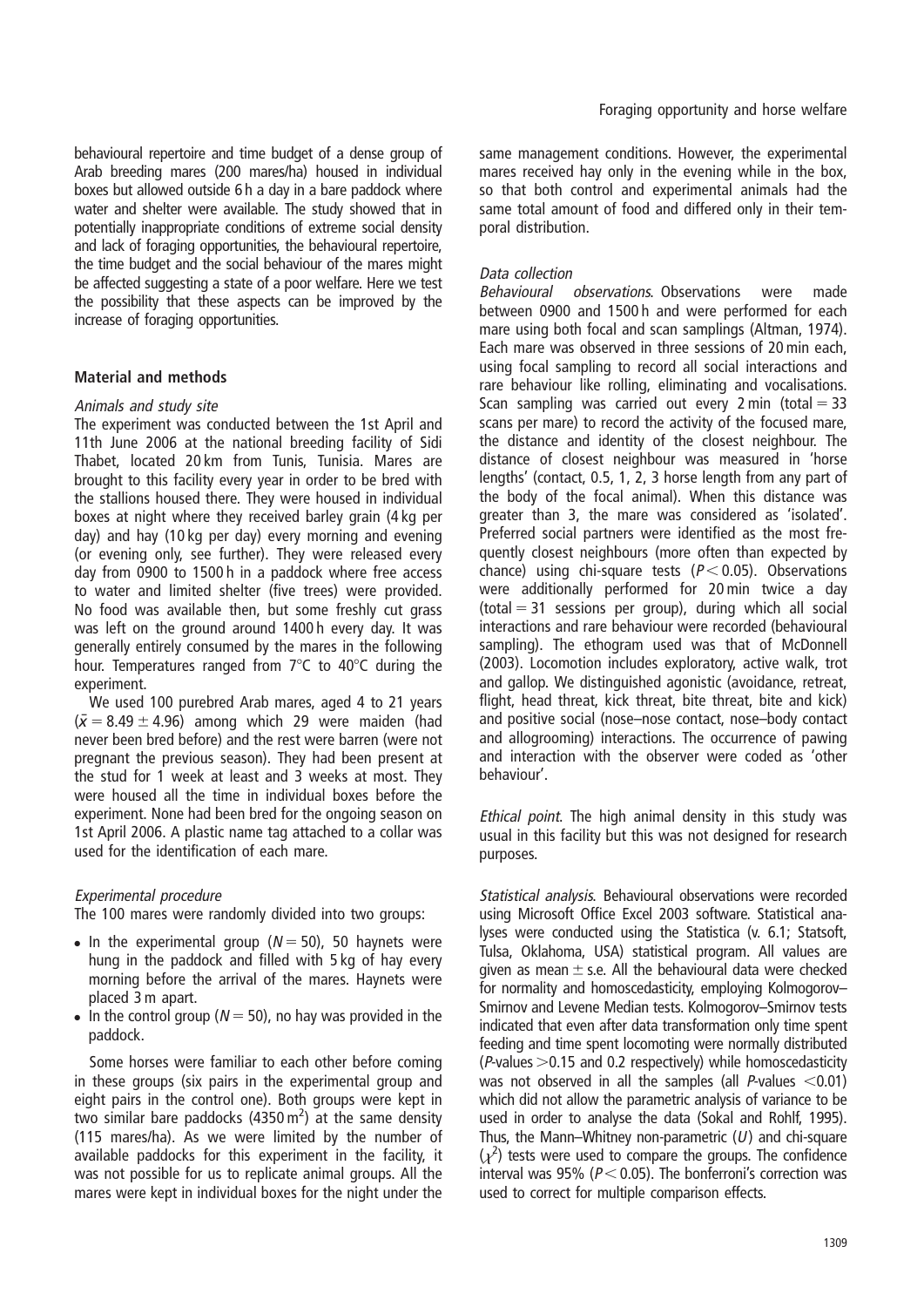Benhajali, Richard-Yris, Ezzaouia, Charfi and Hausberger

## Results

A total of 300 focal sampling (6000 h), 3300 individual scan sampling (6000 h) and 62 group observations (1240 min) corresponding to 100 mares were recorded.

### Repertoire and time budget

Behavioural repertoires tended to differ between both groups as some behaviours (allogrooming and lying down either lateral or sternal) were absent from the repertoire of all the control mares but present in the experimental group. Lying down was observed only four times (two times in lateral position and two times in sternal position) during the focal samplings and only in three experimental mares. Positive social interactions seen were allogrooming (only in the experimental group), nose–nose and nose–body contact (in the two groups). Six out of the seven allogroomings observed during the focal samplings in the experimental group occurred between preferred social partners.

Individual scan samplings revealed significant differences in time budgets between the experimental and control mares (Table 1). Experimental mares spent three times more time feeding, twice less time in locomotion, stand resting and alert standing than the control mares (Mann–Whitney test, all  $P$ -values  $<$ 0.001, Table 1).

Except for lying down which was observed only in the experimental group (0.08  $\pm$  0.42), there was no significant difference between the two groups in the occurrence of drinking  $(0.40 \pm 1.20$  in control group v.  $0.49 \pm 1.10$  in experimental group), defecating  $(0.40 \pm 1.20$  in control group v.  $0.30 \pm 0.91$  in experimental group), urinating  $(0.10 \pm 0.50)$  in control group v.  $0.18 \pm 0.70$  in experimental group) and rolling (0.18  $\pm$  0.70 in control group v.  $0.10 \pm 0.63$  in experimental group) (all P-values  $> 0.05$ ).

#### Social behaviour

The frequency of social interactions observed during individual focal samplings was significantly higher in the control group (Figure 1). Experimental mares performed fewer social interactions per hour per mare than the control mares and while positive social interactions were relatively scarce in the two groups, they were significantly more frequent in the experimental one ( $P < 0.01$ , Figure 1). On the contrary, social interactions observed in the control group were primarily agonistic (Figure 1). Results obtained showed that there was significantly more bonding (between peers) in the experimental group than in the control one. Twenty-six experimental mares <sup>v</sup>. only 14 in the control group had a preferred social partner ( $\chi^2$  = 5.54, P < 0.05). The experimental mares showed allogrooming  $0.13 \pm 0.62$  times per mare per hour on average while control mares were never seen allogrooming.

#### Discussion

The present study where one densely housed group of mares was given the opportunity to forage ad libitum on hay in a bare paddock shows that this simple procedure had important consequences on their behaviour and welfare as compared to control mares which lacked this opportunity. Thus, the experimental group spent more time feeding, less time alert standing, stand resting and locomotion and had less agonistic interactions, more positive social interactions and bonding between mares.

The increase of the time spent foraging in the experimental group can of course be explained by the availability of hay in the experimental paddock and may explain the observed decrease of the time spent stand resting as also observed by Duncan (1980) and Boyd and Bandi (2002). The lower time spent in locomotion and in alert standing in the experimental group could be a sign of a lowered level of stress in this group. Indeed, locomotion increases in stressful conditions (Houpt and Houpt, 1989) and vigilance behaviour such as alert standing may be an indicator of acute (Morgan and Tromborg, 2007) or chronic stress (Carlstead et al., 1993) and are used to assess emotionality in horses (Wolff et al., 1997).



Figure 1 Frequencies per mare per hour of social interactions, agonistic interactions, positive social interactions and allogrooming observed during focal samplings (columns show mean  $\pm$  s.e., significant differences  $(P < 0.05)$  are indicated by the symbol \*).

Table 1 Time budget of observed mares: mean percentage of scans spent in the different activities  $\pm$  s.e.

|                | Control group<br>mean $\pm$ s.e. (%) | Experimental group<br>mean $\pm$ s.e. (%) | $U$ -value |           |
|----------------|--------------------------------------|-------------------------------------------|------------|-----------|
| Feeding        | $29.75 \pm 2.45$                     | $65.12 \pm 2.40$                          | 189.0      | P < 0.001 |
| Stand resting  | $27.52 \pm 2.62$                     | $11.76 \pm 2.57$                          | 654.5      | P < 0.001 |
| Locomotion     | $23.56 \pm 1.34$                     | $11.70 \pm 1.31$                          | 454.0      | P < 0.001 |
| Alert standing | $14.71 \pm 1.23$                     | $5.23 \pm 1.20$                           | 560.5      | P < 0.001 |

Only the behaviours that differed statistically between groups are shown here.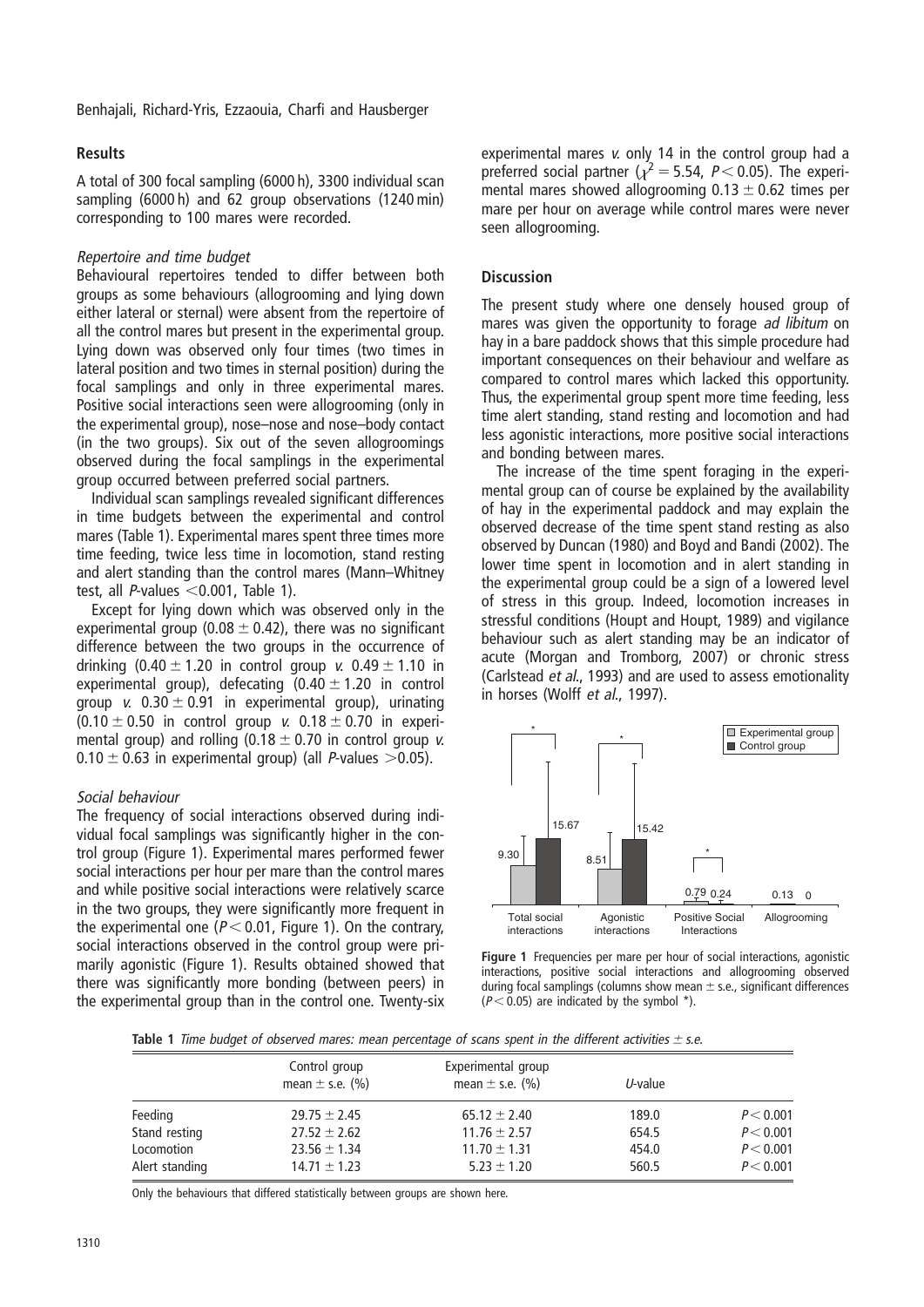In addition, the increase of foraging opportunities in this study had led to a decrease in the level of agonistic behaviour bringing it closer to that found in pastured and free-ranging horses (Clutton-Brock et al., 1976; Wells and von Goldschmidt-Rotschild, 1979; Boyd, 1988) which also may be a sign of better welfare (Waring, 2003). Similar results were found in primates (Chamove *et al.*, 1982), pigs (Beattie et al., 2000), rats (Johnson et al., 2004) and laying hens (Huber-Eicher and Wechsler, 1998). Giving mares the possibility to forage also led to an increase in the level of positive social behaviour. Data on environmental enrichment effects on positive social behaviour are scarce and conflicting. Feeding enrichment for primates increased positive social interactions in some trials (e.g. Ludes and Anderson, 1996) but decreased them in other trials (e.g. Byrne and Suomi, 1991). The provision of a nest box increased fighting and plasma corticosterone in mice, but also improved immune system function and increased the frequency of positive social behaviour (Marashi et al., 2003).

The low level of positive social behaviour in the control group and in particular the absence of allogrooming, a very general characteristic of horse groups (e.g. Sigurionsdottir et al., 2003) may be explained by the rarity of bonding as it is generally performed by preferred social partners (e.g. van Dierendonck et al., 2004). Here, while distance between haynets may have favoured closer proximity between mares, it does not explain by itself the preferences for social partners, clearly enhanced in the experimental group. Even though the time spent allogrooming in the experimental group remains lower than those reported in domestic (Sweeting and Houpt, 1987; 2%) and Przewalski horses (Boyd et al., 1988; 2.2%), it may reveal, in addition to the higher level of bonding, a stronger social structure in the experimental groups (van Dierendonck et al., 2004) which is now being recognized, in horse behaviour research, as important for the well-being of domestic horses (Feh, 2005).

Group replication, which was not possible in this study, is certainly important to dissociate the effect of the treatment from that of the group composition. However, this does not preclude the fact that this study can be a source of important reflection as some previous studies (Cockram et al., 1996). As mares were randomly assigned into groups, it is unlikely that the initial composition of the groups plays an important role in the differences observed in this study.

## Conclusion

This study in a densely housed group of mares shows that the increase of time spent foraging affects the behavioural repertoire, time budget and social behaviour of mares, bringing them closer to their natural state. Behavioural changes generated by the increase of foraging opportunities seem to indicate a better welfare in the treated mares. To our knowledge, this is the first study showing the effect of foraging opportunities on social behaviour of domestic horses and to suggest that the amount and quality

of social interactions may be a useful behavioural indicator of welfare assessment in this species.

### Acknowledgements

The authors wish to thank all the staff of FNARC (Fédération Nationale d'Amélioration de la Race Chevaline, Tunisia) for providing the facilities to complete this study. They are also grateful to Miss Alice Deboyer des Roches for her help in doing this experiment and to Mrs Jane Hall for correcting English.

#### References

Altman J 1974. Observational study of behaviour: sampling methods. Behaviour 49, 227–267.

Appleby MC and Lawrence AB 1987. Food restriction as a cause of stereotypic behaviour in tethered gilts. Animal Production 45, 103–110.

Bashaw MJ, Tarou LR, Maki TS and Maple TL 2001. A survey assessment of variables related to stereotypy in captive giraffe and okapi. Applied Animal Behaviour Science 73, 235–247.

Beattie VE, O'Connell NE and Moss BW 2000. Influence of environmental enrichment on the behaviour, performance and meat quality of domestic pigs. Livestock Production Science 65, 71–79.

Benhajali H, Richard-Yris MA, Leroux M, Ezzaouia M, Charfi F and Hausberger M 2008. A note on the time budget and behavioural repertoire of densely housed horses. A case study in domestic horses. Applied Animal Behaviour Science 112, 196–200.

Boyd LE 1988. Time budgets of adult Przewalski horses: effects of sex, reproductive status and enclosure. Applied Animal Behaviour Science 21, 19–39.

Boyd L and Bandi N 2002. Reintroduction of takhi, *Equus ferus przewalskii*, to Hustai National Park, Mongolia: time budget and synchrony of activity pre- and post-release. Applied Animal Behaviour Science 78, 87–102.

Boyd LE, Carbonaro DA and Houpt KA 1988. The 24-hour time budget of Przewalski horses. Applied Animal Behaviour Science 21, 5–17.

Byrne GD and Suomi SJ 1991. Effects of woodchips and buried food on behavior patterns and psychological well-being of captive rhesus monkeys. American Journal of Primatology 23, 141–151.

Carlstead K, Brown JL and Strawn W 1993. Behavioural and physiological correlates of stress in laboratory cats. Applied Animal Behaviour Science 38, 143–158.

Chamove AS, Anderson JR, Morgan-Jones SC and Jones SP 1982. Deep woodchip litter: hygiene, feeding, and behavioural enhancement in eight primate species. International Journal for the Study of Animal Problems 3, 308–318.

Clutton-Brock TH, Greenwood PJ and Powell RP 1976. Ranks and relationships in Highland ponies and Highland cows. Zeitschrift fuer Tierpsychologie 41, 202–216.

Cockram MS, Kent JE and Goddard PJ 1996. Effect of space allowance during transport on the behavioural and physiological responses of lambs during and after transport. Animal Science 62, 461–477.

van Dierendonck MC, Sigurjonsdottir H, Colenbrander B and Thorhallsdottir AG 2004. Differences in social behaviour between late pregnant, post-partum and barren mares in a herd of Icelandic horses. Applied Animal Behaviour Science 89, 283–297.

Duncan P 1980. Time-budgets of Camargue horses. II. Time-budgets of adult horses and weaned sub-adults. Behaviour 72, 26–49.

Feh C 2005. Relationships and communication in socially natural horse herds. In The domestic horse, the evolution, development and management of its behaviour (ed. D Mills and S McDonnell), pp. 83–93. Cambridge University Press, Cambridge.

Goodwin D, Davidson HPB and Harris P 2002. Foraging enrichment for stabled horses: effects on behaviour and selection. Equine Veterinary Journal 34, 686–691.

Harris PA 1999. How understanding the digestive process can help minimise digestive disturbances due to diet and feeding practices. In Proceedings BEVA